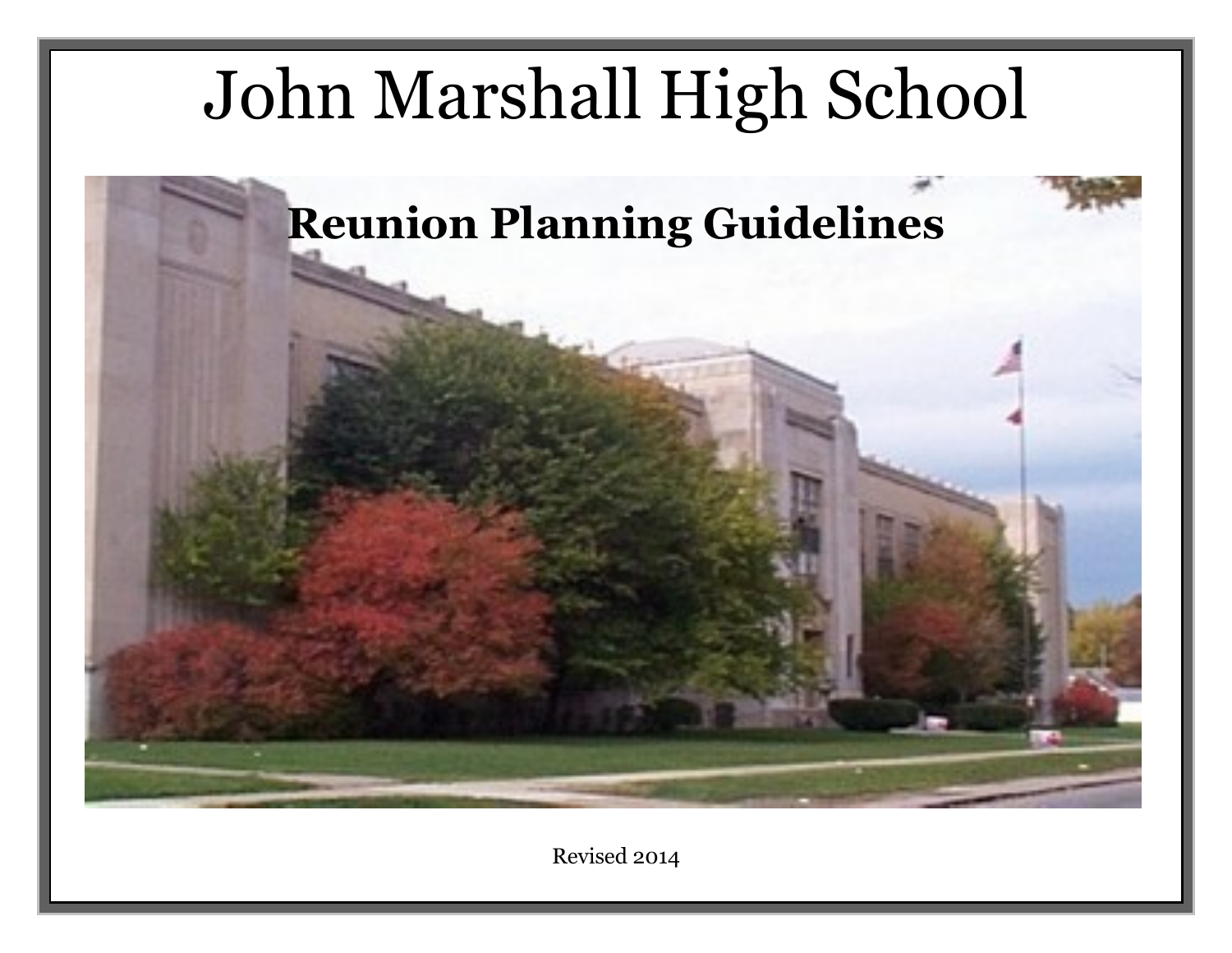## **John Marshall High School Alumni Association**

**P.O. Box 16678 Rocky River, Ohio 44116-0678 (440) 356-0249**

The John Marshall Alumni Association has a list of names and addresses for most graduating classes. The Association will be glad to assist your reunion committee in your search for current addresses, phone numbers, and email addresses. The records are computerized in Microsoft Access and specific reports are available to committees, as well as printed labels upon request.

The class data is only as good as the information received by the Alumni Association. Many classmates will be listed as "lost". This simply means that mail to that address has been returned, with no forwarding address given. The Alumni Association does not have the resources to track down "lost" alumni. This is why it is so important to get an early start to locate as many missing classmates as possible. After the reunion, be sure to send a copy of your updated class list to the Alumni Association.

## **Planning the Perfect Class Reunion**

The following is meant to serve as a guide in planning your reunion. No two reunions are alike, but every reunion requires upfront planning to be successful. Don't underestimate the work involved. There are many details and arrangements to be taken care of. Successful reunions are the result of successful committees. Committees that are active and well organized will be positioned for success. Organizing a successful reunion can be a truly enriching and rewarding experience where old friendships are re-established and new friendships formed.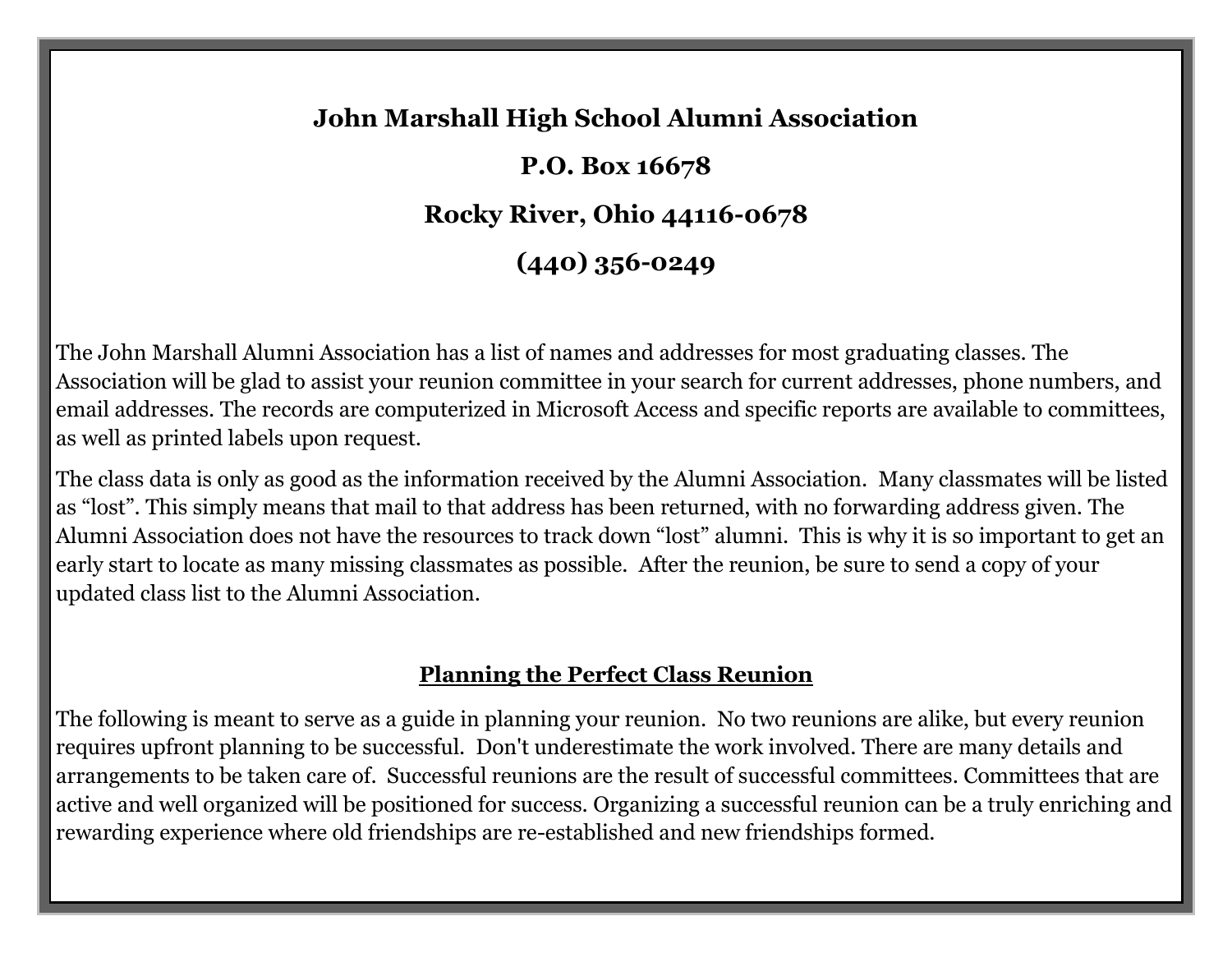## *FORM A REUNION COMMITTEE*

Initially, it is expected that the Class Officers are to call a meeting to form a reunion committee. Start by forming a core local team of dedicated and enthusiastic individuals, not just class officers, who are willing to go the extra mile to ensure a successful reunion. Most people have computer access these days, so non-locals can participate in many preparations. Meetings could be Skyped, so others committee members can actually be included in the discussions. Having local committee members is helpful in securing the venues. Schedule a meeting of class members interested in planning the reunion. Keep your committee small, with at least three people, yet not more than ten. Try to secure classmates living closer to the event to help with making decorations, assembling name tags, preparing displays and assisting with setting up the day of the event.

## *APPOINT KEY COMMITTEE MEMBERS*

#### **Chairperson**

Appoint a chairperson at the first meeting, who will be responsible for scheduling meetings and checking that sub-committees are on schedule. The chairperson is the catalyst for keeping things running smoothly.

#### **Treasurer**

Appoint a treasurer to oversee finances and be responsible for all and all money matters. The treasurer will open and maintain an account at any bank in the name of John Marshall High School Class of \_\_\_\_, keep the books, pay the bills, keep receipts, and make deposits. The treasurer's home address will be used for the bank account. We suggest having two signatures registered to the account. In the past, the issue of placing one's social security number on the account was a problem for some, as it may have affected their interest earnings, but that is no longer an issue. For those wishing to pay with a credit card, having a PayPal account linked to the bank account might help with getting funds and responses faster.

\*\*\* Please note the Alumni Association is prohibited by the IRS from giving out our tax-free ID number for class reunion use. Nor does the Association supply start-up funds for reunion committees.\*\*\*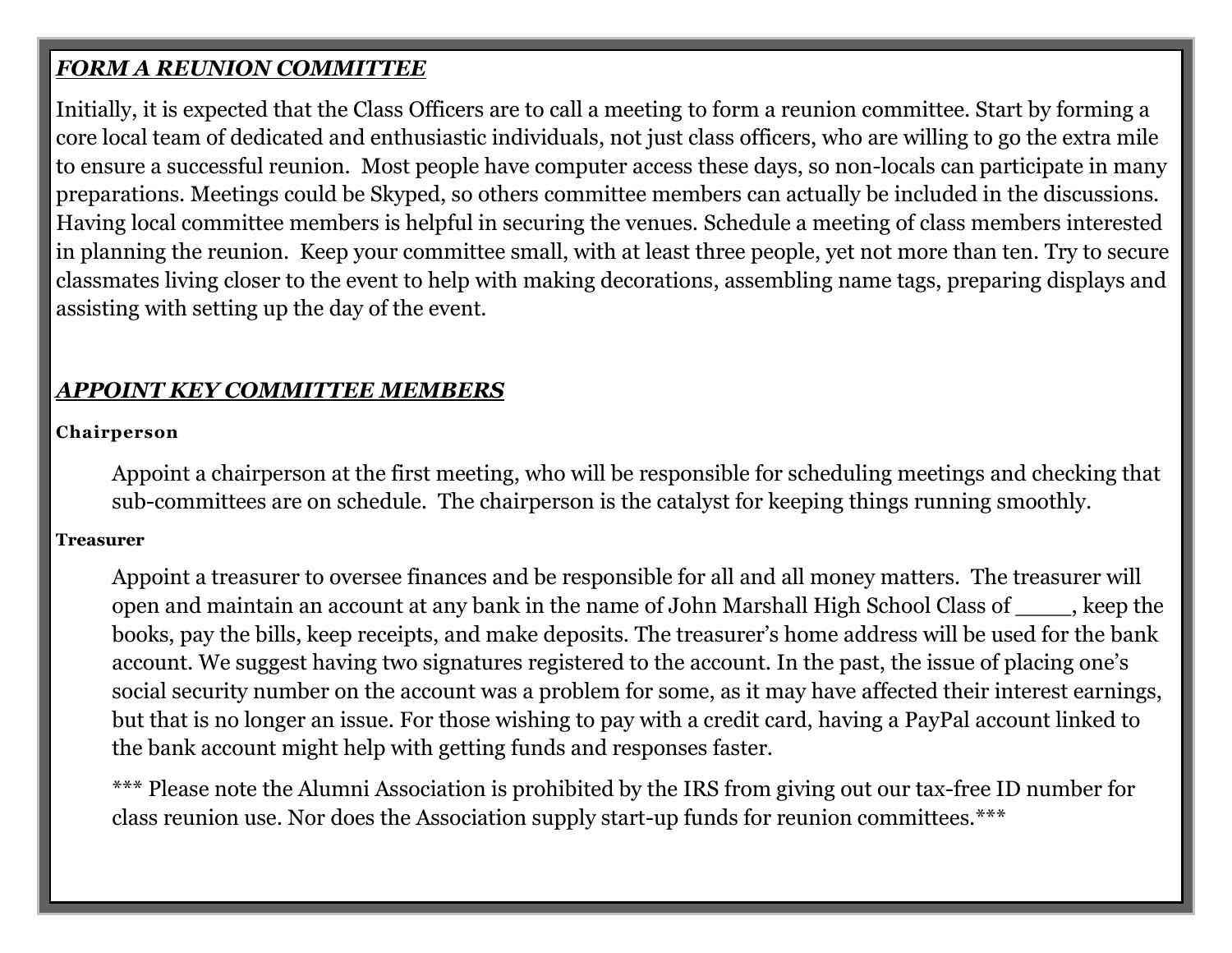#### **Secretary**

Appoint a secretary who will keep written records of meetings and handle all correspondence. It is suggested that two mailings might be best, with a save-the-date postcard and then the actual reunion invitation. The secretary will work closely with the treasurer and keep track of all reservations.

#### **Reunion Book Coordinator**

Appoint a reunion book coordinator who is responsible for selecting the book format, any editing, and ordering the printing of the reunion book. A memory book may be as simple or as elaborate as funds permit. Some classes provide a list of names, addresses, phone numbers, and emails. If publishing addresses in the memory book, ask your classmates for permission (on the response form). A memory book on a CD can be a cost-effective method. Don't forget to share a copy of the memory book with the Alumni Association. BELOW further suggestions on what might be included in the memory book.

#### **Entertainment Coordinator**

Appoint an entertainment coordinator who is responsible for hiring the band or DJ after obtaining the approval of the reunion committee. Most people are interested in renewing old friendships and sharing memories, so plan for soft, background music during the dinner. Consider a DJ/band that will work with you – your selection of music, volume levels for the entire evening, play music of your era, or accept requests.

#### **Alumni Liaison**

Appoint an alumni liaison who will work with the Alumni Association in furnishing class lists, assisting with missing persons, and assisting with publicity.

#### **Other Committees**

Solicit classmate volunteers who can actively participate and be assigned to work on various reunion tasks. Share the work amongst as many who are willing to offer their help.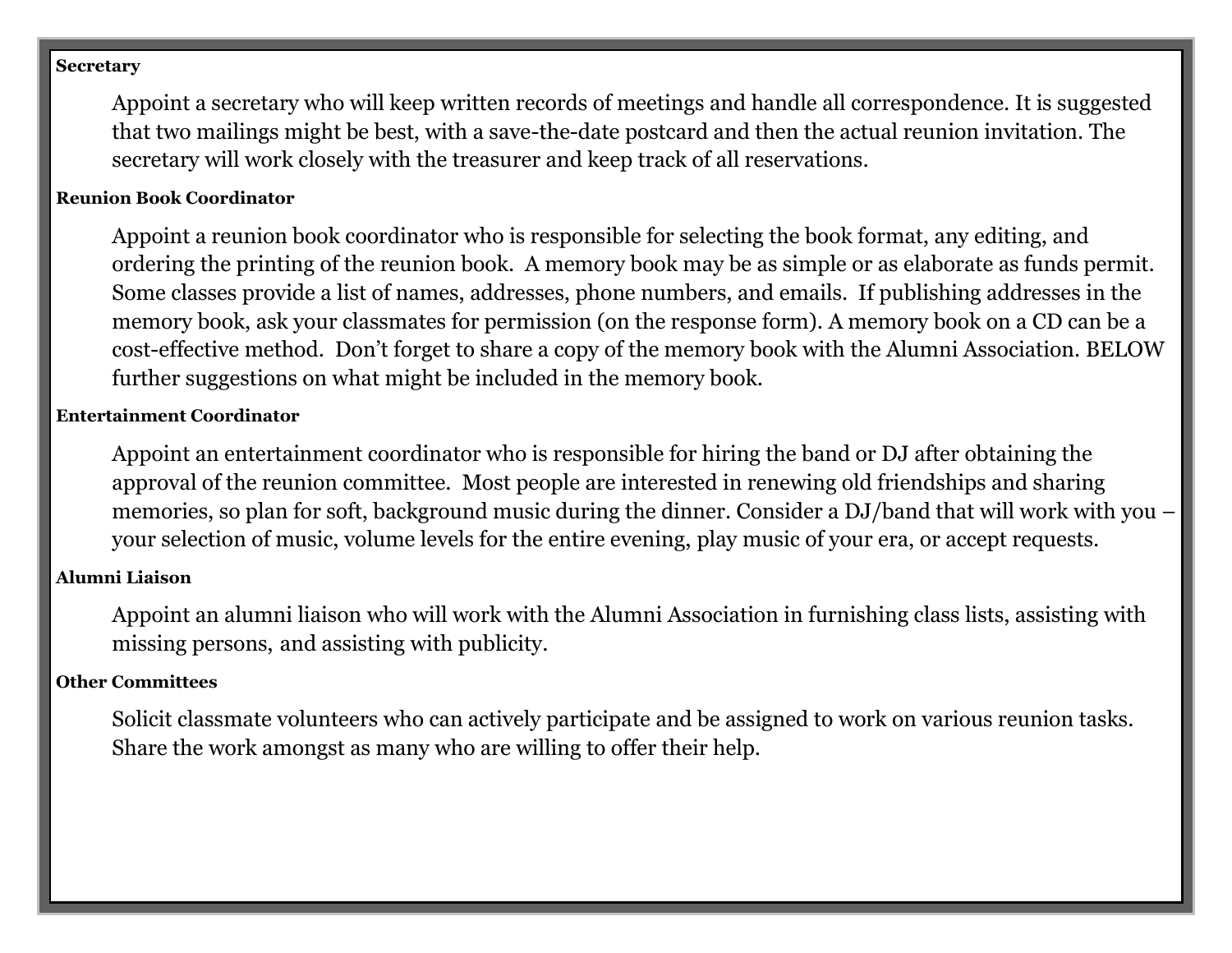#### **The following is a list of tasks to consider for sub-committees or small groups to work on:**

- date selection
- determine event venue and format
- event program (speakers, tributes)
- event location / lodging selection
- financing (with committee providing upfront costs)
- classmate contact listing
- o postal addresses, email addresses, phone numbers
- o search for missing classmates
- o update addresses to Alumni Association regularly
- web site development / maintenance /yearbook CD
- decorations, including table centerpieces
- entertainment
- photographer
- registration

#### **What are some of the upfront expenses we might incur?**

- Reunion facilities deposit
- Entertainment deposit
- Deposits for addition activities (tours, golf outing, etc.)
- Stationary and postage
- **Printing booklets, labels, name tags, etc.**
- name tags
- ask adult children or friends to operate check in during the dinner hour (offer them a meal for their assistance)
- mementos
- o reunion / memories booklet
- o novelties
- o prizes / awards (farthest, closest, children, etc.)
- marketing & communications
- o mailers, mass emails
- o newspaper and Internet advertising
- deceased classmates tribute
- additional reunion activities
- o JMH tours, pre & post reunion events
- class gift to John Marshall
	- Gifts/novelties
	- Decorations
	- Web site development and hosting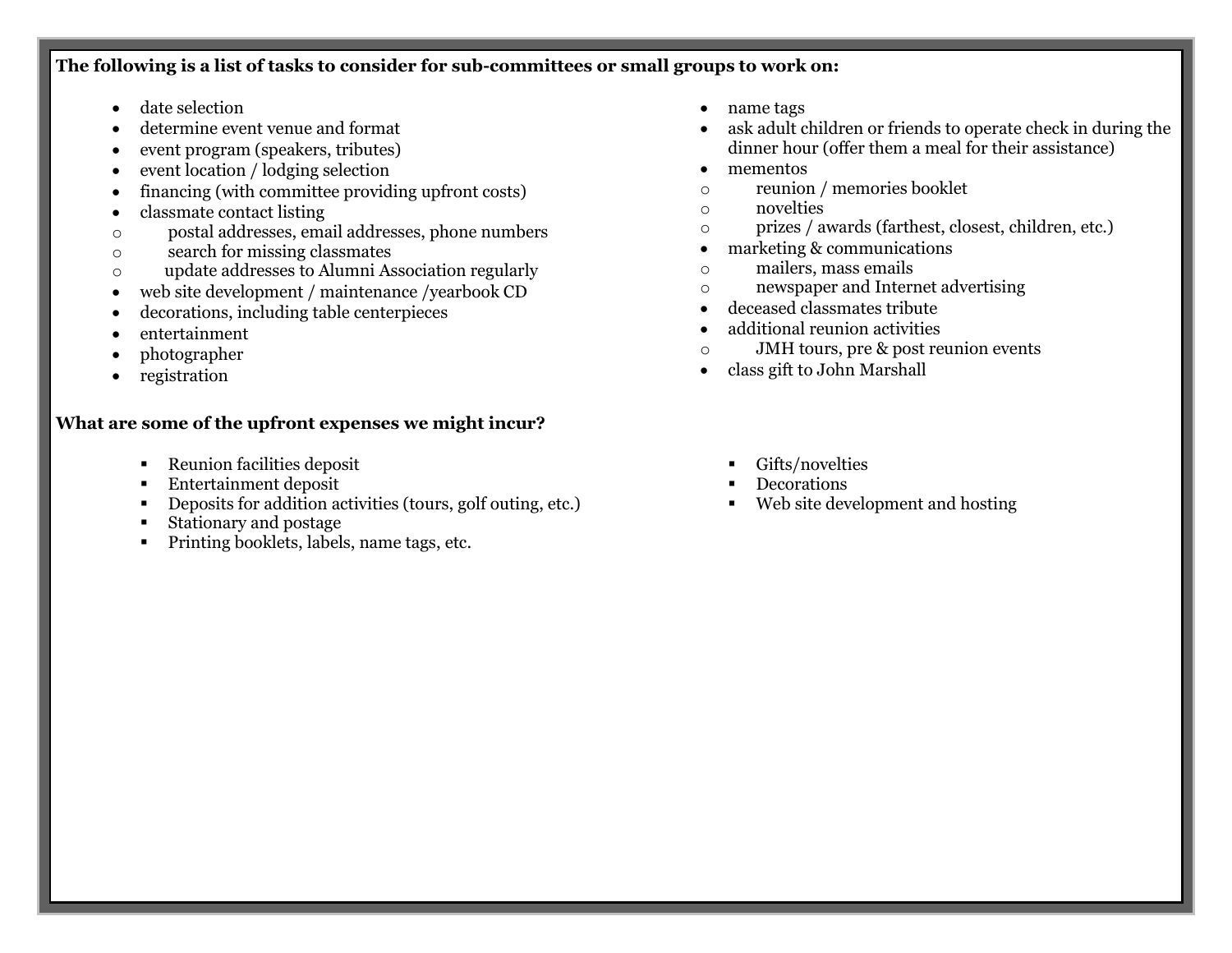## *When do we start?*

Some reunion committees begin forming and start planning up to two years in advance of their reunion. The amount of lead time you need really depends on how elaborate of an event you are planning, but generally speaking, the more time you give yourselves the better! If you begin two years prior, it is suggested that you initially meet quarterly.

Whether you are planning a simple family picnic or a formal event, you will minimally want to start planning at least 12 to 16 months in advance. Don't expect to have a successful reunion if you start planning only 6 months before the event. Many classmates will need significant lead time in order to participate, especially out-of-town alumni. Consider also that prime locations and other services needed for the reunion may require 1-2 year advance booking.

## *How often should we meet?*

The reunion committee should plan to meet once a month, either in person or via conference call. Consider augmenting some of your meetings by using an online chat room or message boards or by Skyping. This can be a convenient inexpensive way of discussing some of the finer details of the reunion and may make it easy for non-local classmates to participate and contribute.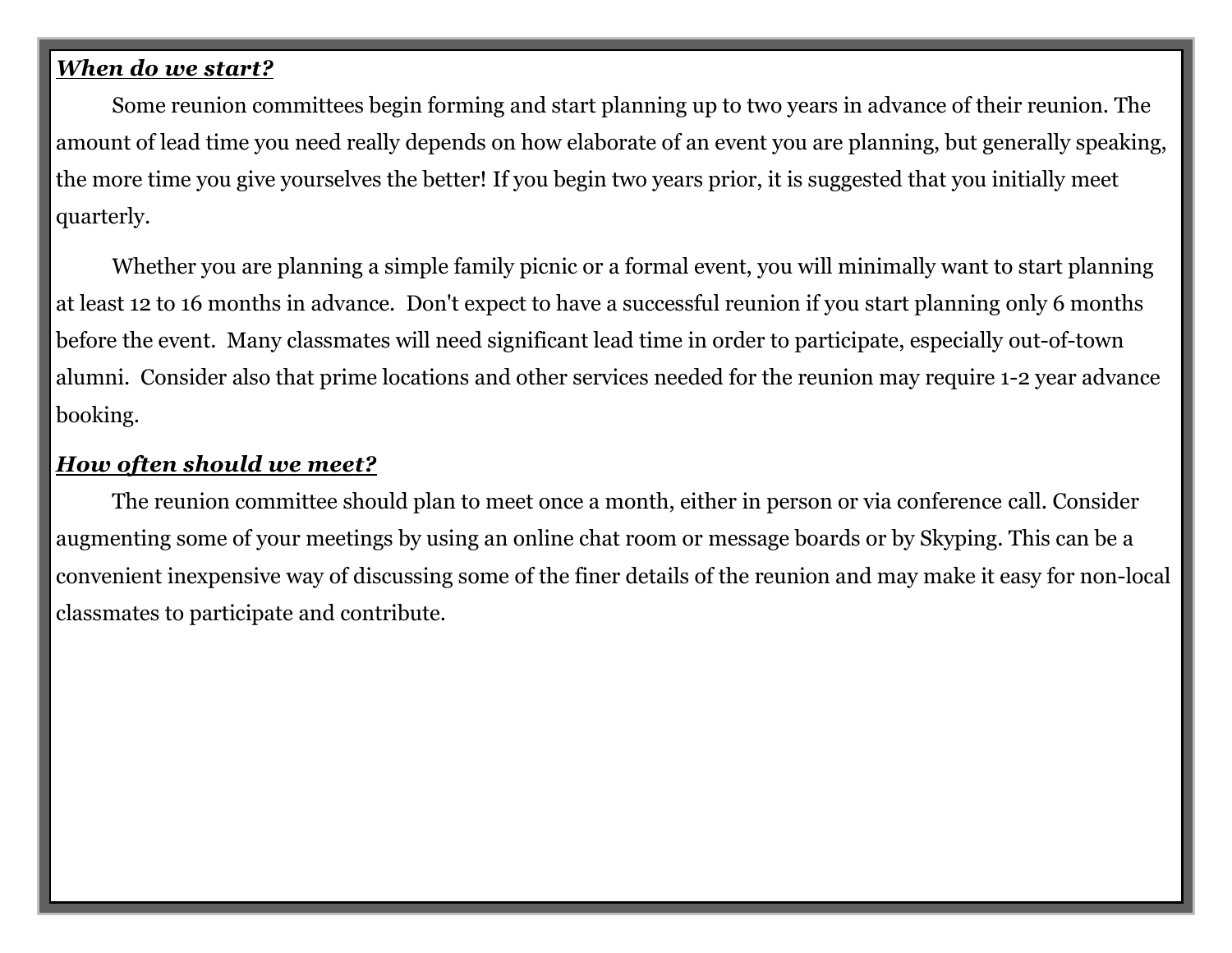## *Timeline for success*

## *This is a sample timeline to consider for planning your event:*

## **Twenty-four months before:**

Form the key committee and appoint the key committee chairpersons.

Recruit and appoint subcommittee members

Survey classmates for ideas and venue preferences

Determine event format (picnic, dinner-dance, informal/formal, single or multi-day event)

Brainstorm additional activities (golf outing, city tour, etc.)

Set dates

Scout candidate reunion facilities and hotels

Develop a budget.

Create a website or a Facebook Group.

Use a website for collecting funds and keeping track of your events. Google – reunion planning.

Determine mailings and develop the mailing list.

- Contact the Alumni Association for a list of your classmates. Make a copy for your files as an original list = don't alter it. Make changes on a working copy. We can also provide a spreadsheet of your class.
- List can include name changes, address, zip, phone and cell numbers, email, spouse, last update date and status. Be advised – not all info always there – if we get it, we include it.
- Status codes:  $A active, C committee, D decreased, L lost, no lead, M married to another JMH grad$ or multiple addresses recorded with siblings, member of 2 classes (ie. graduated early), R – refused – requested not to be contacted, X – duplicate in our records
- As you find classmates, submit their info to us, we'll update our records. It is best to send updates in small quantities. Then, when you need the mailing labels, the info will be updated. See \*\*\* in 12 months before.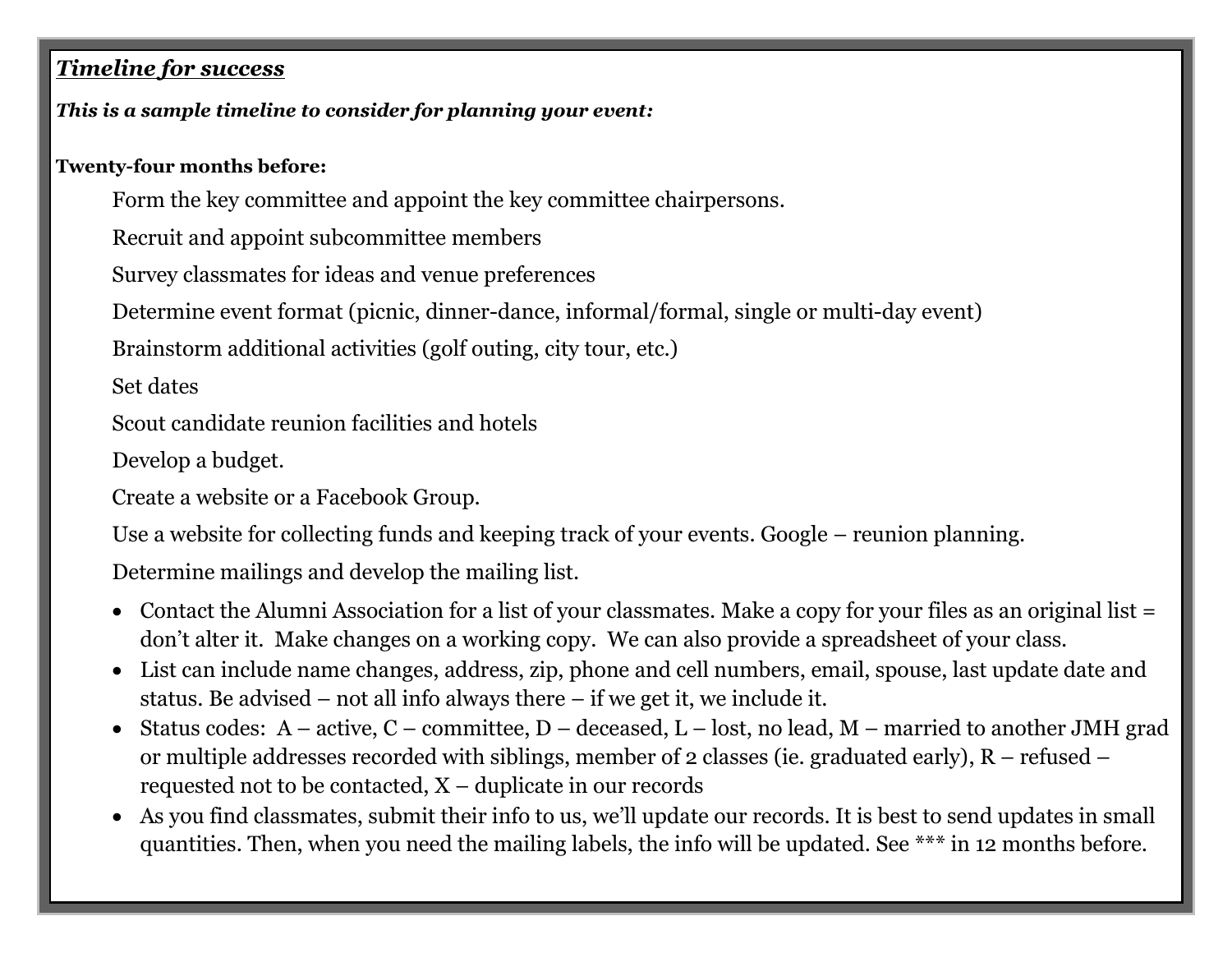#### **Eighteen months before:**

Select and reserve reunion facility and hotels.

Arrange for and hire entertainment, caterer, photographer, etc.

For some facilities – deposit is due a year in advance (See Metroparks info at the end of booklet)

## **Twelve months before:**

Determine cost per ticket.

- Single price, couple price;
- A deposit due early, balance due closer to the event?
- Early bird special \$10 or \$15 discount for those who pay in full by a date shortly after first contact/mailing (helps with deposits needed for venues.)
- Determine a refund policy. Set a cut-off date for refunds. Consider case by case for last minute cancellations. Sometimes life gets in the way. Some people never show up, nor do they contact the committee. What will you do?
- Send initial mailer announcing date, cost and location of reunion. \*\*\*Request labels.
- If you have been updating with us (the Alumni Association) regularly, the labels should be current and correct.
- Labels sent are only for Active addresses.

Follow up with emails to classmates, using bcc.

• Include email addresses in a string under **bcc**, not cc. Many email addresses are work related – consider this a privacy issue. Sending out as cc is publishing information without their permission and could interfere with work.

Publicize reunion information, including public websites and newspapers.

- Contact us at  $\inf_0$   $\frac{\partial}{\partial x}$  inhalumni.com announcement included in April newsletter and our web page.
- Create a Facebook group page for classmates to connect and reconnect!
- Sun News and PD Friday magazine.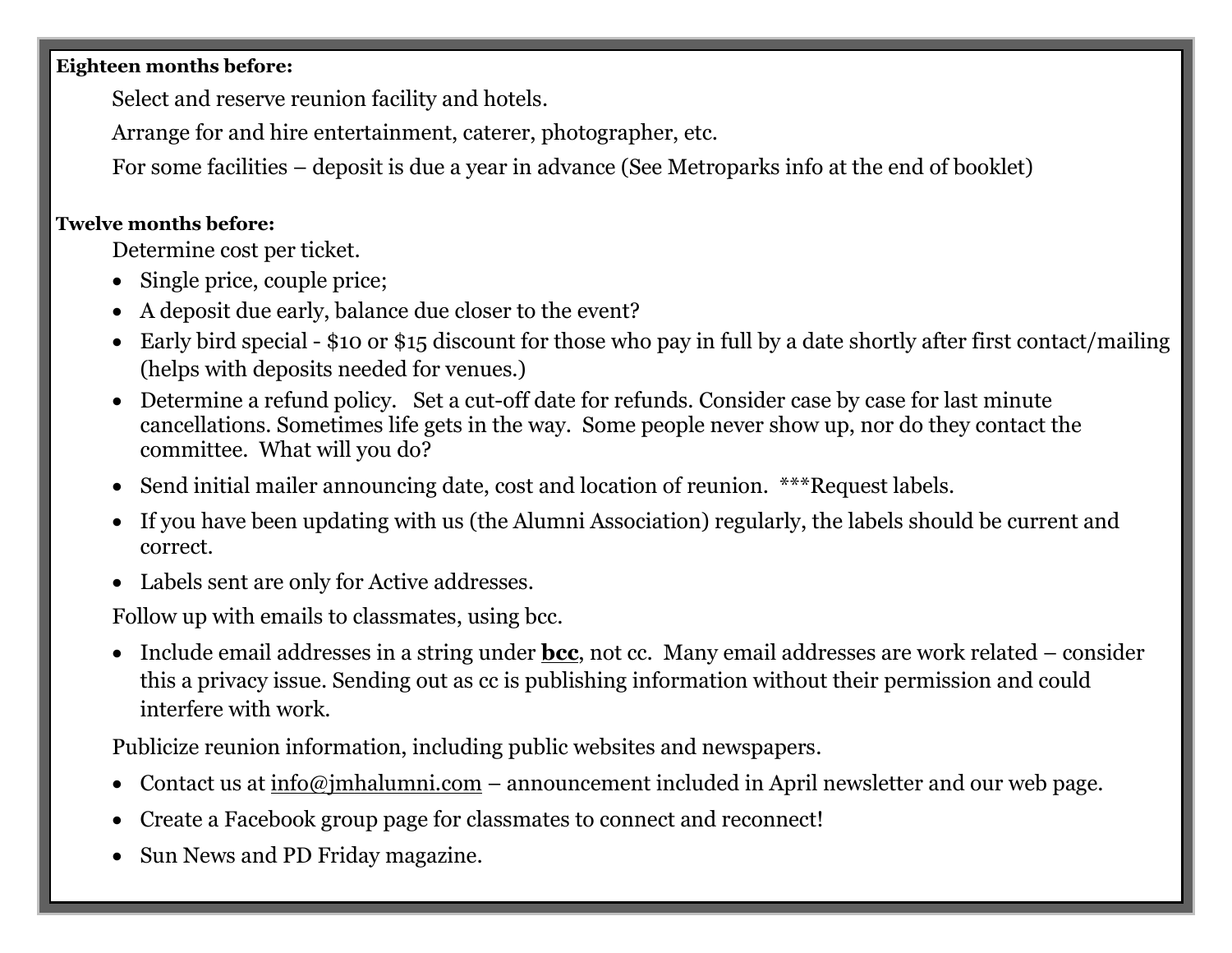Contact a hotel near your venue arrange for a block of rooms. Most hotels will hold at least 10.

- If a reunion is being held at that hotel, they may also offer a room for gathering, at a minimal cost or for free. Some extra perks may be added as well, so ask!
- Arrange for additional leisure activities (sightseeing tours, etc.)
- Hotel will usually provide at least a 10% discount on room rates.

Pay deposits

## **Six months before:**

Confirm all reservations, caterer, entertainment, etc.

Select menu

Meet with hotel and reunion venue staff

#### **Four months before:**

Mail reunion registration material.

 Request another list of labels. Make sure you've sent or have been sending updates to the AA first! Make payment arrangements with suppliers (meals, tours, photographer, DJ, etc.

#### **One month before:**

Send a follow-up to those who have not responded, possibly including a list of those who have already responded.

Finalize any last minute details.

Create an exit questionnaire for attendees to fill out before they leave. See example at the end of the guide.

One month after:

Have a closing meeting. See further description below.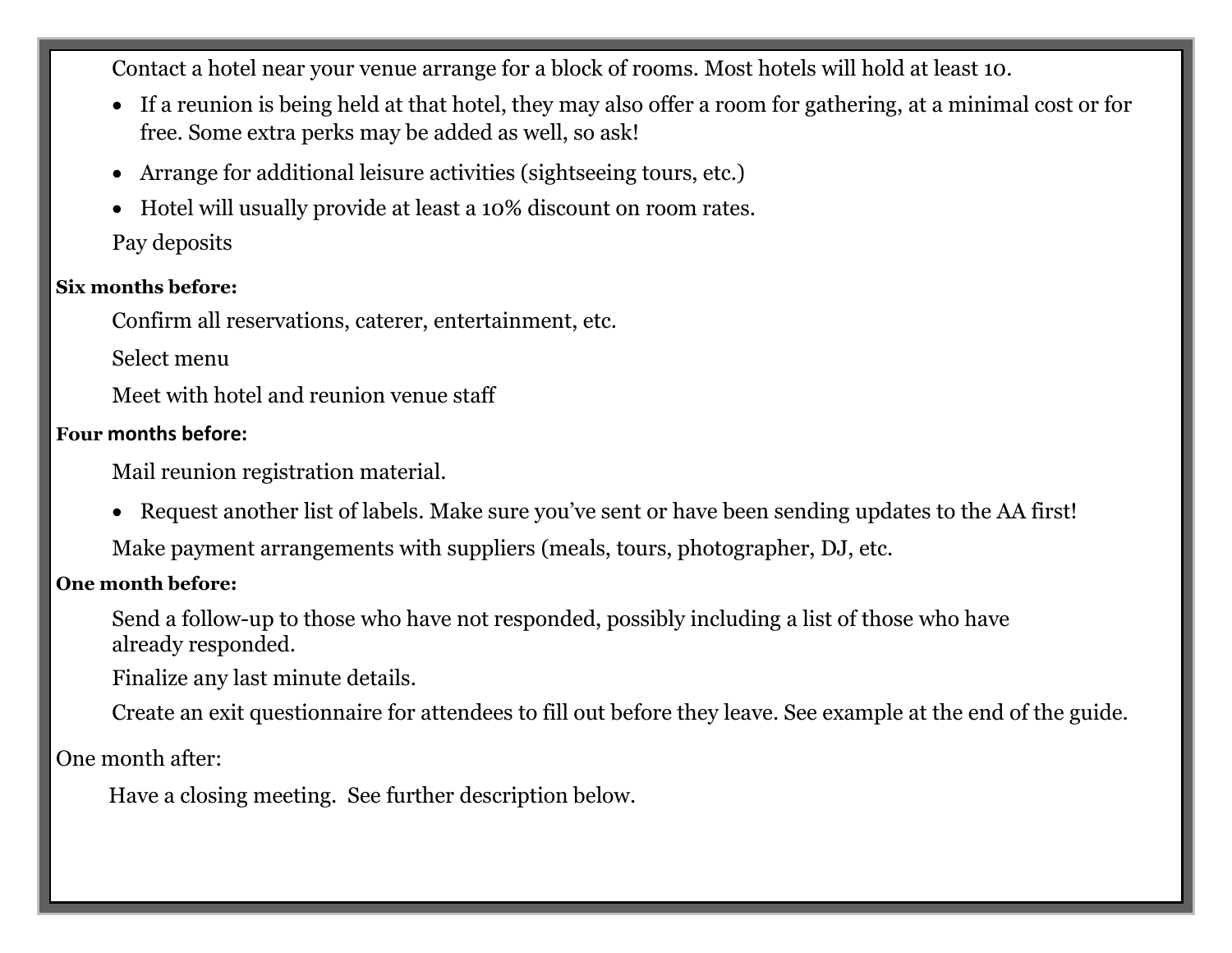## *When should we have our reunion?*

Friday or Saturday is the most desirable days to consider for your reunion. The most popular months of the year to have a reunion are early summer through late fall. The weather is more accommodating during this time, especially for those classmates traveling from out of town. There will always be people who aren't satisfied with the date. Just try to accommodate the majority.

## *Should we have a single day or multi-day event?*

Some classes just have a one evening reunion event, while other classes host multi-day reunions. Those classmates who have attended reunions repeatedly echo the same words after the reunion is over....'the evening went by too fast'...'there just wasn't enough time to talk with everyone '. How do you pack 5, 10, 20, 30 years of each other's lives inside of 5 hours? You can't. Hosting a multi-day reunion, however, gives your classmates additional time to relax and get reacquainted. This is also a far more attractive venue for those traveling from afar to attend the reunion. Hosting a multi-day reunion involves more work, but offers many advantages to your classmates.

## *Following are some suggestions for a multi-day reunion weekend:*

## *Friday night:*

Many classes kick off their reunion activities with an informal Friday night get together that are referred to as 'Mixers', 'Warm Ups' or 'Icebreakers'. As these names imply this event is intended to loosen classmates up in an informal, neutral, and relaxed atmosphere prior to the grand event. Typically, these are held at a local restaurant or bar. Typically, classmates pay for their own cocktails, the committee can decide to offer appetizers. Keep this event simple. Don't put a lot of stress on yourselves, as you need to direct most of your energies toward planning the big event. No program is necessary. Suggested venues are PJ McIntyre's, Razzle's, Upper Deck, Rivals, and Panini's. Some have done a Goodtime Cruise or an Indian's game as a Friday event. A list of local contacts is available below.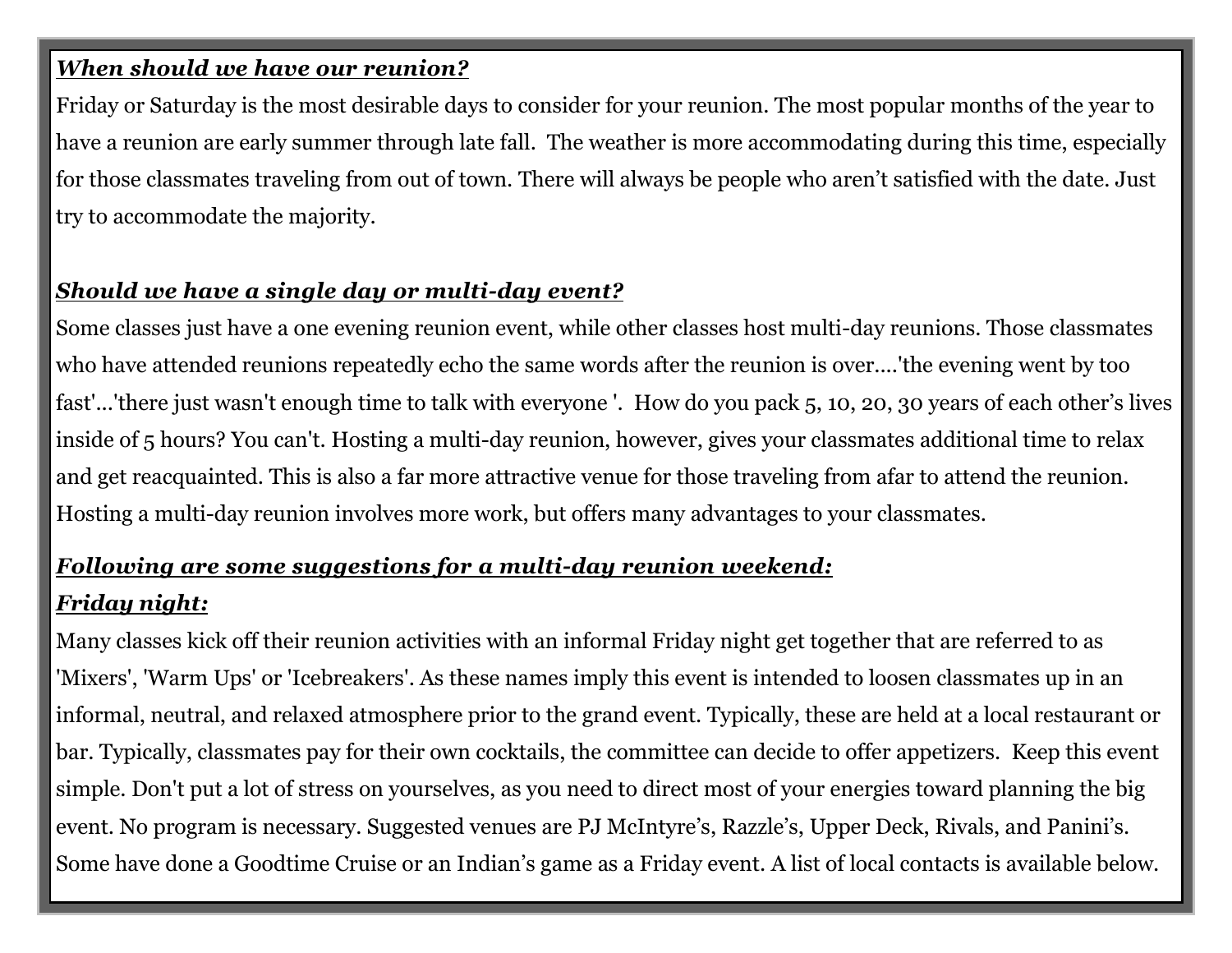## *Saturday:*

Consider adding some daytime events. Some classes have organized activities such as a morning golf outing, local site seeing tour on Lolly-the-Trolley, a boat trip on the Goodtime, or a group shopping trip. No matter what prereunion events you plan, don't underestimate their value in terms of making classmates more comfortable attending the reunion event. They all serve as relaxers or anxiety reducers that can help make the big event a smashing success.

The reunion committee arranges for the format of the evening, highlighted by the reunion dinner. Possibilities to consider are sit-down or buffet dinners, with cash or open bars, live music or DJ's, and photos or videos. For the 20th or the 25th reunions, a school photo company can be secured with the possibility of purchasing a photo book afterwards. Or contact a friend (photographer) who can take quality photos of classmates/spouses when they enter the event or candid shots to be included in a DVD of the event. (Payment for a dinner and/or an offered fee for their time.)

 Regarding photos – most are digital these days. Camera settings should be at a higher resolution (not at how many you can get on a disk). Quality of photo for publication or enlargement is much better at a higher resolution. 300dpi at least. Also – be sure to use a flash and/or external flashes if indoor lighting (and in some cases outdoor) is poor.

## *Sunday:*

If your class isn't already burned out from Friday and Saturday festivities you might want to consider a wind-down event, such as a Sunday brunch or picnic. With the Metro Parks so close and familiar to JMH graduates, this can be done without much effort.. This is a chance for any last-minute catching up in a less hectic atmosphere. Or it can be a fun-filled family picnic day. Include games and activities for all age ranges. There are many reserved areas in the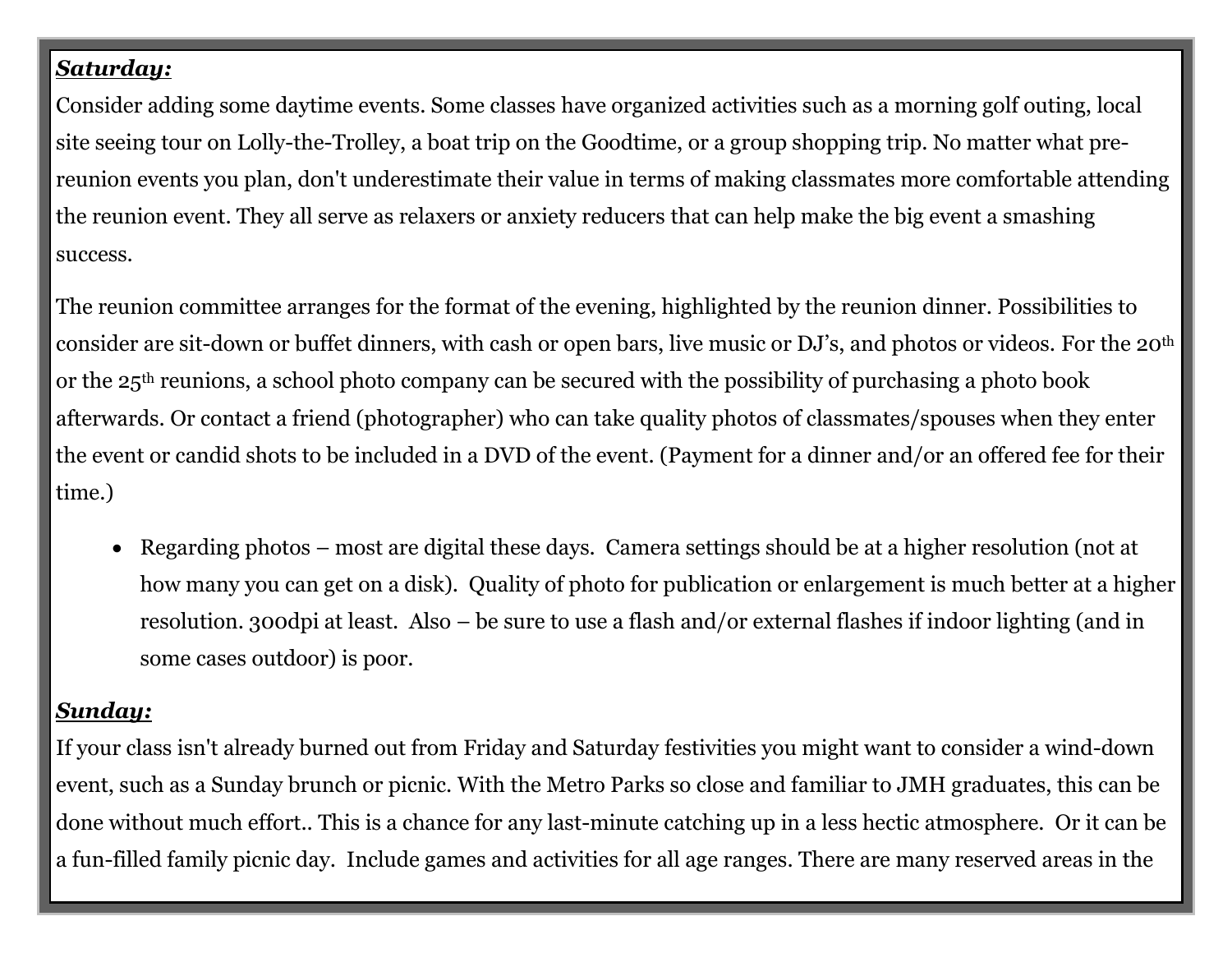park; however, there is a non-refundable fee, attendance limit, and a year-in-advance reservation by contacting Cleveland Metroparks. There are other non-reserved areas, but someone would have to be there early to claim one for the event. Some private groups/churches also have grounds available. Many facilities have regulations regarding alcohol, so it's best to check out their policies before you decide to commit.

## *Where should be have our reunion?*

The committee should first research locations and dates for the dinner, as this is the featured event. Be sure to book your location early, because party centers fill up quickly. Get a signed contract. Many class reunions are held at local hotels or party center. Keep in mind that any location that sells liquor will not allow BYOB.

Consider the cost. The most expensive places may be unaffordable to many people, including retirees or younger classmates. This is also true for out-of-town travelers who must deal with airfares and hotels. Try to keep the dinnerdance affordable, possibly around \$45 per person.

- No funds to start with? Committee prepays an amount toward their total. Supplies down payments.
- Offer classmates a discount if they prepay by a given date. Gets more money in for operating expenses.
- Decide if you want to pursue a website to post your reunion info and collect your money. Google search for reunion planning websites. Be aware – that just like Pay Pal – there is usually a fee taken from the total you collect. There might be other fees – so read their info carefully. Fees can be between 2% and 6%.
- Major decision for a main event do you accept payment at the door? Most venues require a number a week before the event. Venues typically prepare food for about 10% over that number, but do you want to worry about that? Some committees have published – No Door Sales – must have reservation in by deadline. Others have an entrance fee paid at the door (or can be collected prior) for those who don't wish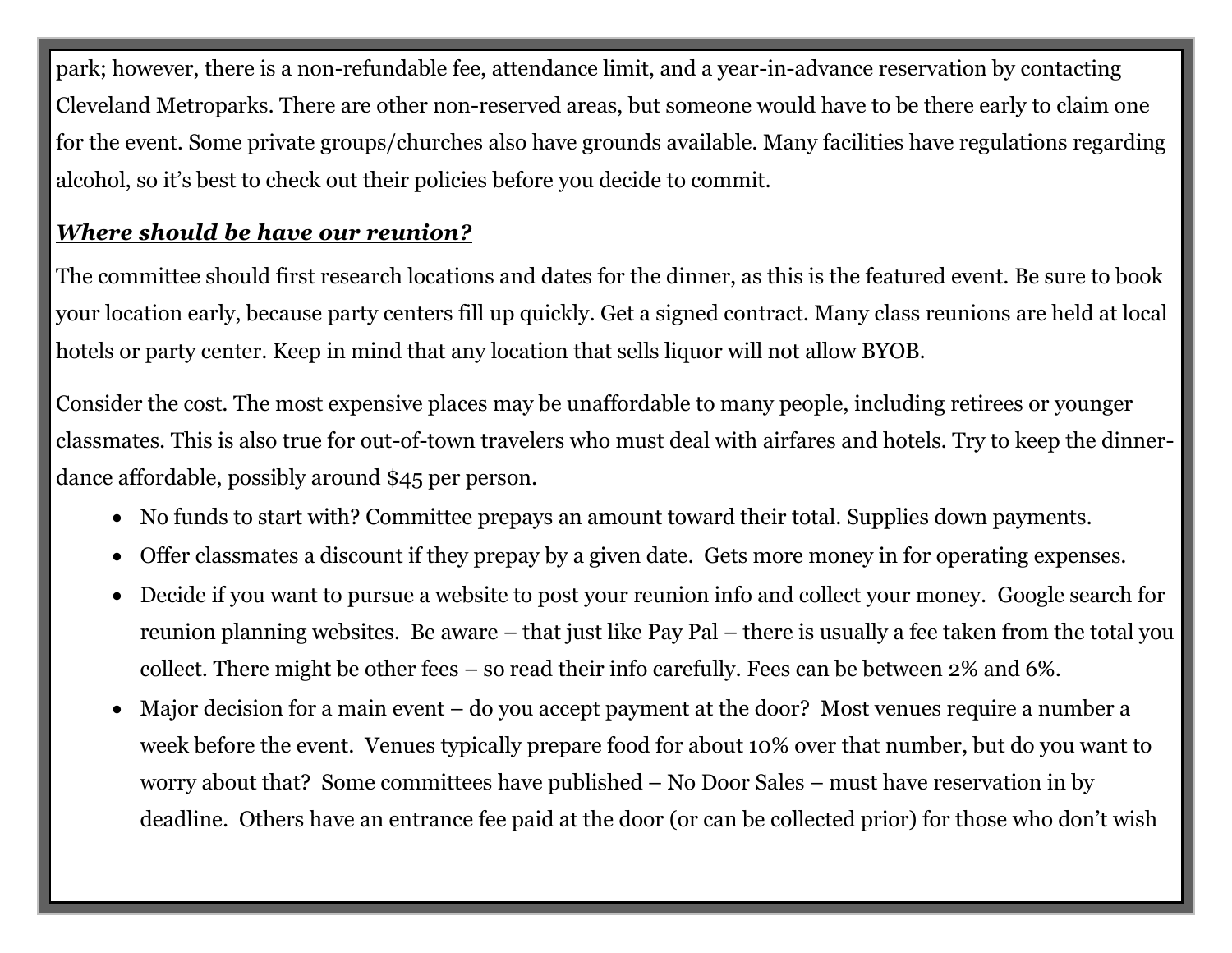to eat. Charge \$20.00 for arrival AFTER the dinner hour. After all – you still have to pay for use of the hall, security, band, etc. This could provide a cushion toward the next reunion.

Consider in the budget all expenses, including the cost of the dinner, gratuity, tax, mailings, memory book, printing, entertainment, favors, door prizes, and name tags.

Formality is not necessarily the key to success. Some people feel more comfortable in a casual setting. Remember also that the place is secondary to the event. Getting together in a spirit of fun and congeniality is the real key to the successful evening. A recent reunion had a ReProm – dressed to the nines. Another suggested all black or all white for one of their casual events. Definitely was a way to make the event unique and memorable. Maybe a themed event like a Hawaiian vacation – Hawaiian shirts, sandals, sunglasses, etc., you get the picture!

## *Memory Book Suggestions*

Memory Books can be a great way to remember the reunion weekend. Usually they contain a Memorial Page, for those who have already moved on, Description of the Event(s) and Locations, Listing of Committee Members, Statistics on the class, i.e. – married, single, most kids, college grads, distance traveled, etc., menu, DJ/band info, donors (if you choose to list those who sent in extra money, door prize contributors, candid photos of classmates during school years, yearbook photos matched with the names, and contact information. In the past, some classes had included info on the entire class, more recently others just listed info for those attending or responding to the event(s) For publishing contact info in Memory Book we suggest including a space on your questionnaire where classmate gives permission for you to publish their contact info.

Remind classmates to update their addresses with you or the Alumni Association if they move.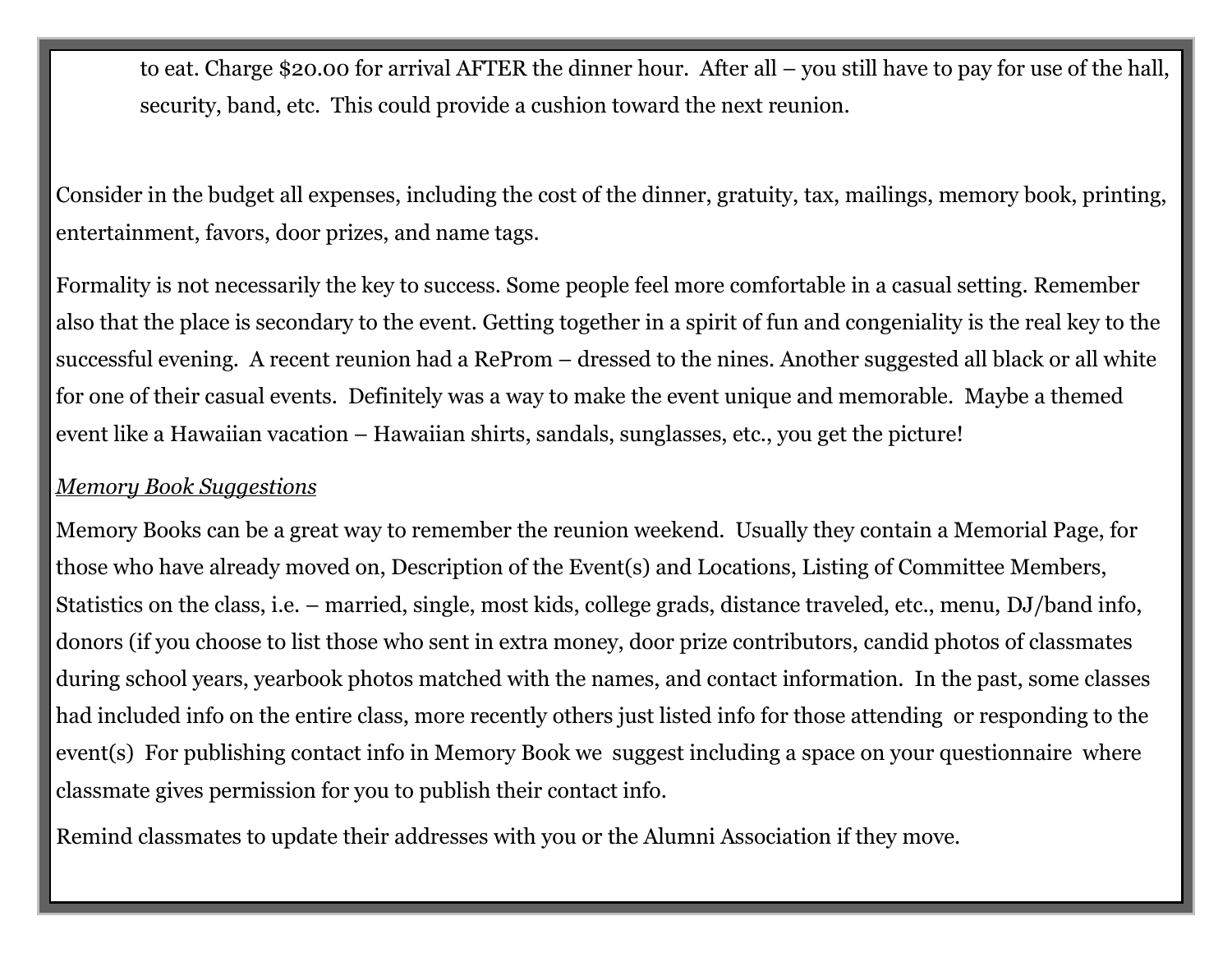## *What kinds of activities should we provide at the reunion?*

If you are planning a more formal evening event, certainly the night will contain a sit down dinner and music entertainment. You can add some formality to the evening with an official opening welcome from the chairperson and a few brief speeches and awards before dinner, as well as a tribute to classmates who have passed away. One thing you need to remember is that people are coming to the reunion to catch up with old friends. You need to allocate the majority of the evening to socializing. Consider a continuously running slide show of old class photos and setting up a nostalgia table for classmates to view memorabilia and artifacts from your class past. This is a great way to jog faded memories and spark discussions amongst classmates. If you want to encourage dancing, make sure your music provider plays music from your era.

## *After the Reunion*

A full committee meeting to critique the reunion should be held. Don't be disappointed is it did not measure up to your expectations. Those in attendance will remember the fun they had and will not be aware if anything was amiss. Besides, the next one will be better as you become more proficient at running a reunion.

Keep a file, write a report, or make an outline for the next reunion. Too many details are lost in the ensuing years.

If you created an exit questionnaire – review the comments and base your future decisions on your classmates' responses. Decide if you would like to have another in 5 or 10 years or at the next 'huge' anniversary. Determine which 3 committee members will be the official contacts for the Alumni Association for the next reunion. Before you pack everything away – be sure to send several photos of groups (with individuals identified) for publication in the next newsletter and posting on our website.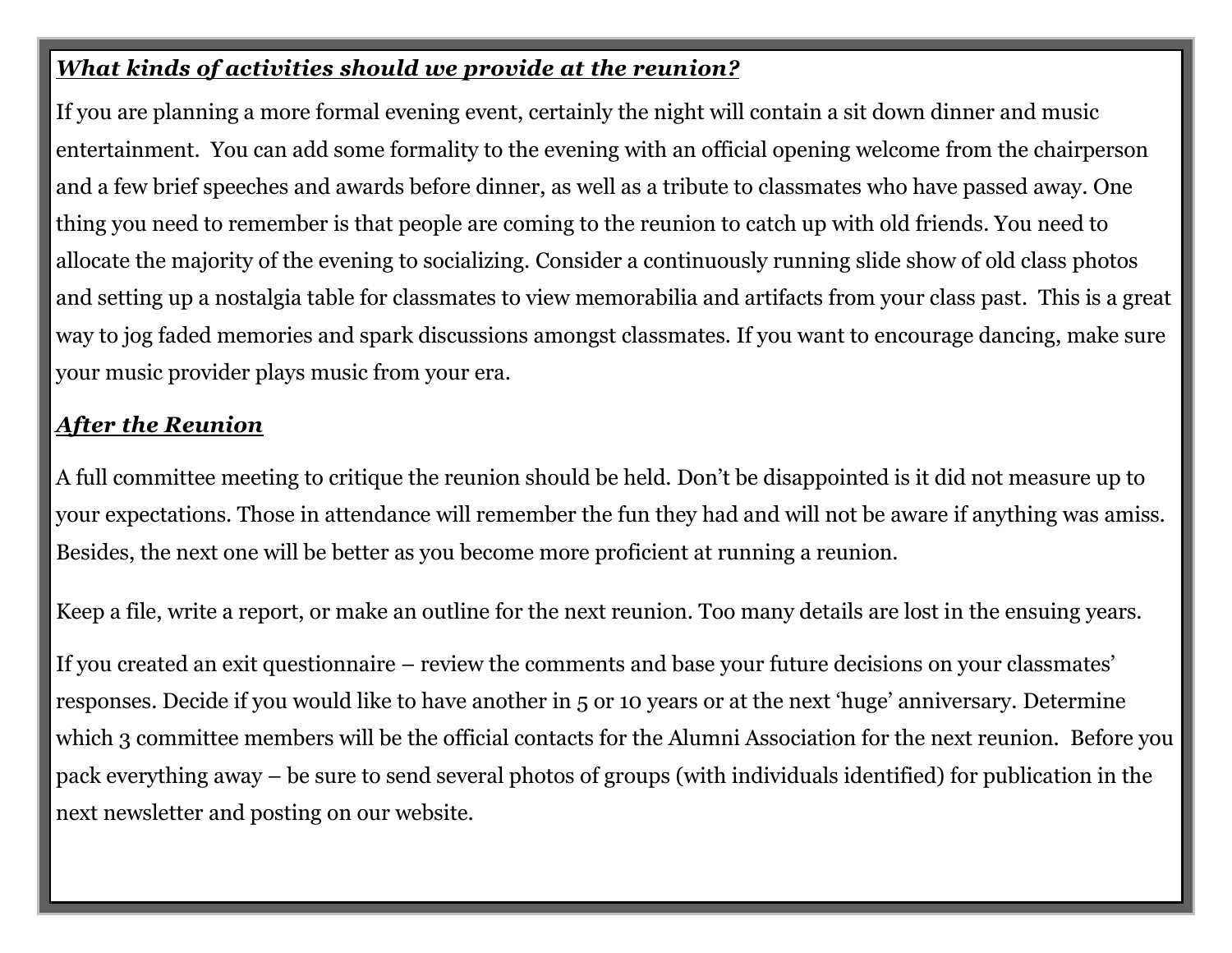Then submit to the JMHAA the corrected addresses, names, phone, email, etc. – contact information that is NEW from what we supplied to you (that original list). If you've sent us updates regularly, highlight those that have been changed or any new ones you've received and print out the list or send a spreadsheet with the changed RECORDS highlighted. It is time consuming on our end to have to look at each and every record to determine what is different. Remember – we update info for other classes as well! Anything that helps us, will eventually help you!

If over the years, you get updates from your classmates, please forward as you receive them. We do want to make it easier for you the next time you plan an event. Our annual mailings help keep addresses relatively current.

If you have any money left over, be sure to keep some for the next reunion, but also consider making a donation to the Alumni Association. We do most of our work on a volunteer basis, and with ever-increasing costs, we would be pleased with any additional help.

\*\*The Alumni Association is neither responsible for any monies nor will hold any monies left over from a class reunion.\*\*\*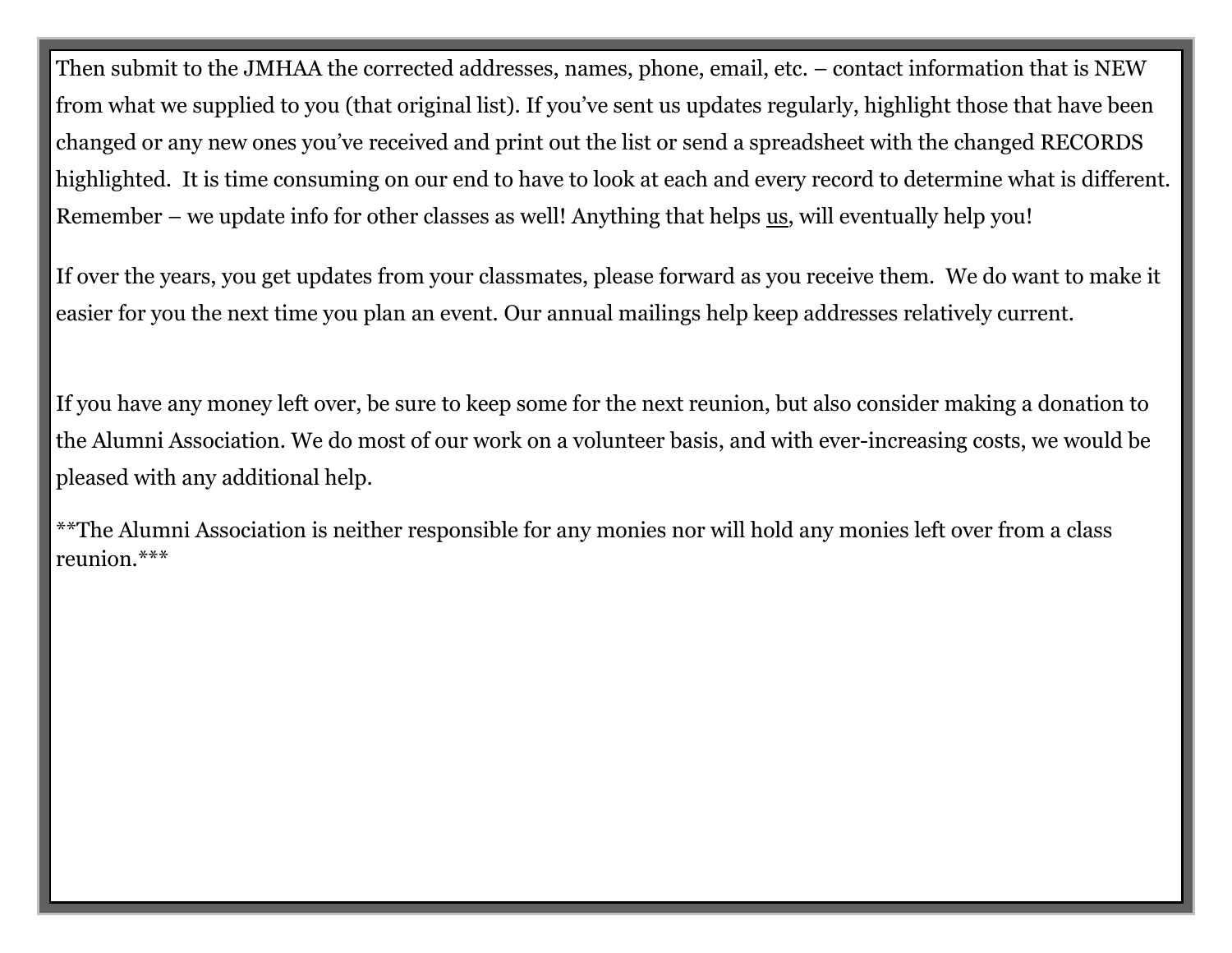## Our General Policies

Information: We do not share reunion lists with anyone other than recognized reunion committees. We would like three individuals to be identified as representatives of the reunion committee. We do this for several reasons:

- 1. Privacy
- *2.* If someone wishes to be removed from our mailing we indicate that in the database we may still have info on them, but if indicated as an  $R$  – we expect the committees to respect their wishes and not contact them. Address may be inaccurate as well.
- *3.* Our list is not to be disseminated to any one or group for use for a mailing list for a business or organization.
- *4.* If classmate A wants to reconnect with classmate B, we don't give out B's info. We attempt to contact B, give them A's info. If B wishes to reconnect, it is up to that individual.

Reunion Committees:

- *1.* To prevent conflicts If an individual or a group is willing to take on the task of planning a reunion (particularly if the existing committee hasn't held one in years) the existing committee has the right to refuse to have the class list released. The existing committee should invite them to join for the next planned reunion.
- 2. If a class wishes to include classes before and after their year for an event, those class committees must be contacted. A list cannot be released without their identified committee members contacting *us* giving their approval.
- *3. Our suggestion - If an existing reunion committee has not held an announced, whole class reunion in 20 years, then it is requested that the existing committee should surrender their roles to others willing to take on the task.*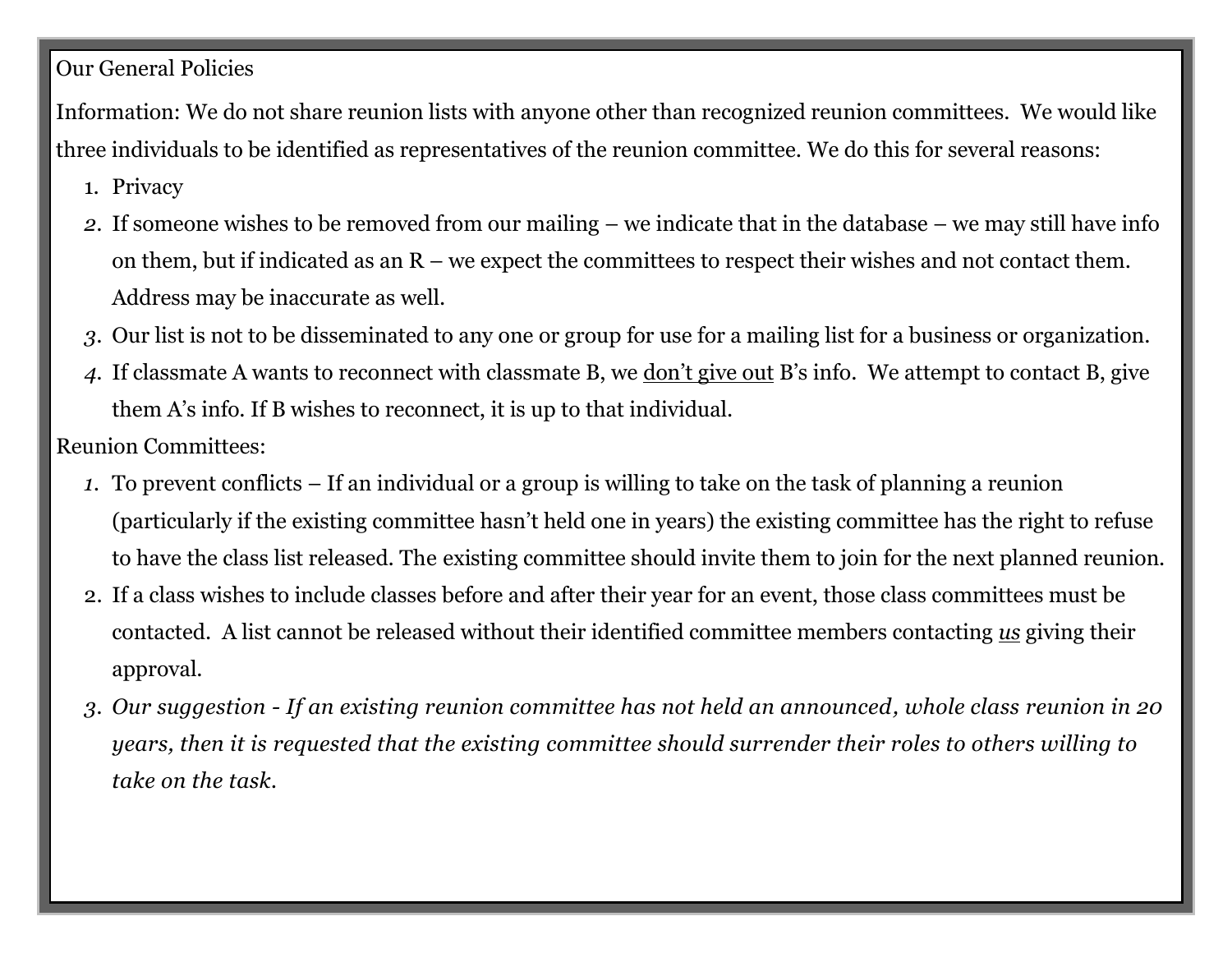## **Suggested Venues- JMH Reunions have been held at these Suggested Venues**

**There are many others out there – if you choose something not on this list – please let us know – we'll be glad to add.**

**(If viewing online, blue text indicates an active link.)**

#### **[Marriott](http://www.marriott.com/)**

**Airport** 

4277 West 150th Street Cleveland OH 44135 216-706-8719 216-252-5333

**Downtown-Key Center** 127 Public Square Cleveland OH 216-696-9200

**East-Beachwood** 26300 Harvard Rd Warrensville Hts OH 44122 216-389-9191

#### **[Renaissance](http://www.marriott.com/hotels/hotel-photos/clebr-renaissance-cleveland-hotel/)**

24 Public Square Cleveland OH 44113 216-696-5600

#### **[Holiday Inn](http://www.holidayinn.com/)**

**Independence** 6001 Rockside Road Independence OH 44131 216-524-8050 [Event Info](http://www.ihg.com/holidayinn/hotels/us/en/independence/clein/hoteldetail/events-facilities)

**Strongsville** 15471 Royalton Rd Strongsville, OH 44136 440-238-8800 [Event Info](http://www.ihg.com/holidayinn/hotels/us/en/strongsville/clesv/hoteldetail/events-facilities)

**Westlake** 1100 Crocker Rd Westlake OH 44145 440-871-8000

**Airport** 4181 W 150th St. Cleveland OH 44135 216-252-7700 [Event Info](http://www.ihg.com/holidayinn/hotels/us/en/cleveland/cleat/hoteldetail/events-facilities)

#### **[Hilton Double Tree-](http://doubletree3.hilton.com/en/hotels/ohio/doubletree-by-hilton-hotel-cleveland-downtown-lakeside-CLELSDT/index.html)[Lakeside](http://doubletree3.hilton.com/en/hotels/ohio/doubletree-by-hilton-hotel-cleveland-downtown-lakeside-CLELSDT/index.html)**

1111 Lakeside Avenue Cleveland OH 44114 216-241-5000

#### **[Sheraton-Airport](http://www.sheraton.com/)**

5300 Riverside Dr. Cleveland OH 44135 866-460-7456

#### **Crown Plaza-Middleburg Hts**

7230 Engle Rd. Middleburg Hts OH 44130 877-270-1393 440-243-4040 [Event Info](http://www.crowneplaza.com/hotels/us/en/middleburg-heights/clemh/hoteldetail/events-facilities%5d)

#### **[Crown Plaza](http://www.ihg.com/crowneplaza/hotels/us/en/independence/clerr/hoteldetail) – [Independence](http://www.ihg.com/crowneplaza/hotels/us/en/independence/clerr/hoteldetail)**

[5300 Rockside Rd](http://www.crowneplaza.com/crowneplaza/hotels/us/en/independence/clerr/hoteldetail/directions) Independence OH 44131 216-524-0700

#### **[Ridge Manor](http://www.ridgemanorbanquetcenter.com/)**

4630 Ridge Road Brooklyn OH 44144 216-749-5509

#### **[West Side Irish-](http://www.wsia-club.org/)[American Club](http://www.wsia-club.org/)**

8559 Jennings Road Olmsted Twp OH 44138 440-235-5868

## **[Executive Caterers at](http://executivecaterers.com/)  [Landerhaven](http://executivecaterers.com/)**

6111 Landerhaven Dr.

Mayfield Hts OH 44124 [440-449-0700](tel://1-440-449-0700/)

## **[Michaud's Towne &](http://www.michaudscatering.com/)  [Country](http://www.michaudscatering.com/)**

16808 Pearl Road Strongsville OH 44136 440-238-7078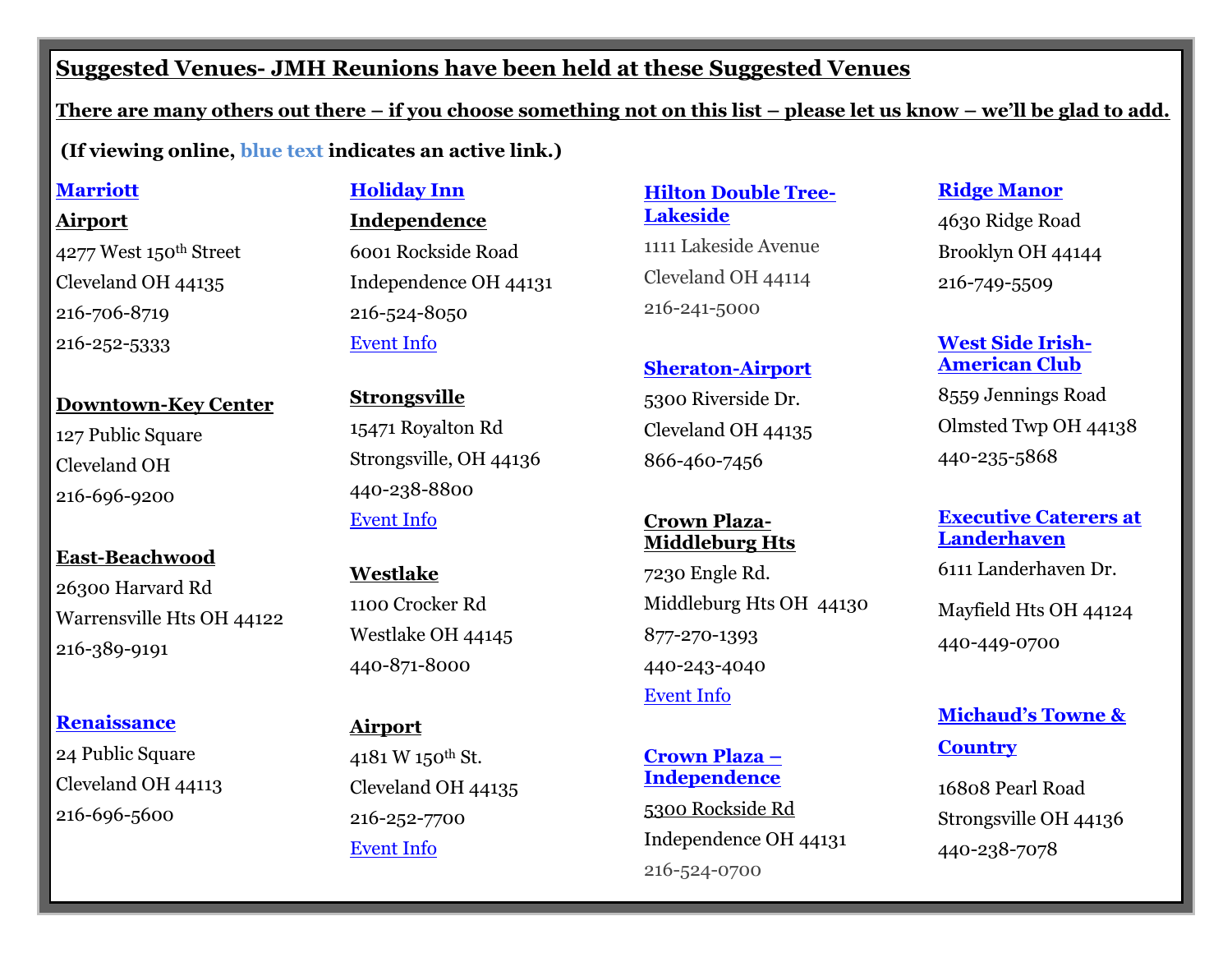**[Wagner's of Westlake](http://www.wagnersofwestlake.com/)**  30855 Center Ridge Road Westlake OH 44145 440-871-8800

#### **[Massimo da Milano](http://www.massimos.net/)**

1400 West 25th Street Cleveland, OH 44113 216-696-2323

#### **100th [Bomb Group](http://www.100thbgrestaurant.com/100thbg/default.aspx)  [Restaurant](http://www.100thbgrestaurant.com/100thbg/default.aspx)**

20920 Brook Park Road Cleveland, Ohio 44135 216-267-2819

#### **[Grand Pacific Hotel](http://www.grandpacificjunctionhotel.com/)**

8112 Columbia Road Olmsted Falls, Ohio 44138 440-234-1414

#### **[Stancato's](http://www.stancatos.com/)**

7380 State Road Parma, Ohio 44134 440-886-6242

#### **Bre[nnan's Party Center](http://www.brennanscatering.com/)**

13000 Triskett Road Cleveland, Ohio 44111

216-251-2131

## **[Raddison](http://www.radisson.com/olmsted-hotel-oh-44070/olmsted) – North [Olmsted](http://www.radisson.com/olmsted-hotel-oh-44070/olmsted)**

25070 Country Club Blvd. North Olmsted OH 44070 440-734-5060

#### **[Beachcliff Tavern](http://www.beachclifftavern.com/) - [Rocky River](http://www.beachclifftavern.com/)**

19245 Detroit Rd Rocky River, OH 44116 440-333-4686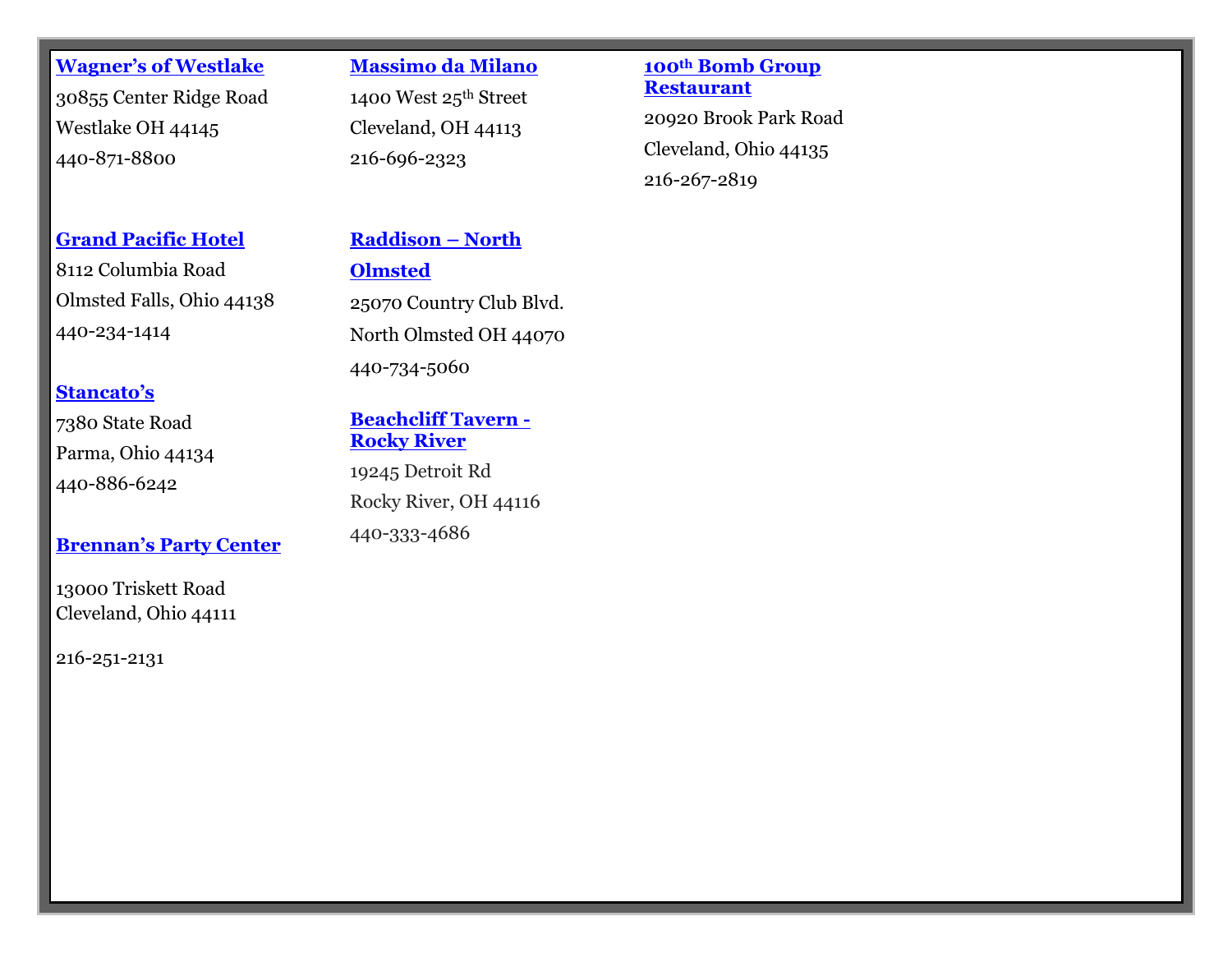#### **Venues for Mixers, No Frills, Less Formal**

#### **[Upper Deck](http://www.theupperdecksportscafe.com/)**

Owner Tim Riha 6/72 11111 Bagley Rd Berea, OH 44107 440-891-7427 (RIBS)

#### **[Razzle's](http://www.razzles.biz/)**

27128 Bagley Rd. Olmsted Falls, OH 44138 (440) 235-3663

#### **[West Park Station](http://westparkstation.com/)**

17015 Lorain Ave, Cleveland, OH 44111 (216) 476-2000

#### **Rivals [Sport Bar and](http://www.rivalscleveland.com/)  [Grille](http://www.rivalscleveland.com/)**

6710 Smith Rd Middleburg Hts OH 44130 (216) 267-0005

#### **[Third Place](http://www.thethirdplacesportsbar.com/)**

3314 Warren Rd Cleveland, OH 44111 (216) 941-1333

#### **[Alfonso](http://alfonsosrestaurante.com/)'s**

7786 W 130th St, Cleveland, OH 44130 (440) 845-9610

## **Panini's[-West Park](http://www.paninisgrill.com/locations/west-park/)**

17209 Lorain Avenue Cleveland, OH 44111-4015 216-938-8930

#### **[Tony K's](http://www.tonyks.com/)**

841 Bagley Rd Berea, OH 44017 440-234-9700

#### **[Around the Corner-](http://www.atccafe.com/)[LKWD](http://www.atccafe.com/)**

Owner Pat Wahl Krivosh 6/70 & Mickey Lkwd 6/70 18616 Detroit Ave. Lakewood OH 44107 (216) 521-4413

#### **[Winking](http://www.winkinglizard.com/) Lizard- Main**

28380 Miles Rd. Bedford Hts. OH 44146 216-831-0022 216-831-7999

#### **Winking Lizard – Independence**

6111 Quarry Road Independence, OH (216) 524-2226

#### **Winking Lizard-Lakewood**

14018 Detroit Ave. Lakewood OH44107 216-226-6693

#### **Winking Lizard – Downtown**

**811 Huron Rd E (at Prospect) Cleveland, OH 44115**

(216) 589-0313

#### **Aloft Hotel – West Bank**

1111 W. 10th St. Cleveland, OH, 44113 **1-866-460-7456**

#### Dave [& Busters](http://www.daveandbusters.com/) – Westlake

25735 First Street Westlake, OH 44145 440-892-1415 [elizabeth\\_beard@daveandbusters.com](mailto:%20elizabeth_beard@daveandbusters.com)

#### [J-Roy's Lounge](https://www.facebook.com/pages/J-Roys-Lounge/122010475662)

21300 Libby Rd Maple Heights, OH 44137  $(216)$  581-8530

#### **[Savannah Bar & Grille](http://www.thesavannah.com/)**

30676 Detroit Rd. Westlake, OH 44145 (440) 892-2266

#### **[Tom's Country Place](http://www.tomscountryplace.com/)**

3442 Stoney Ridge Rd. Avon, OH 440-333-8804 440-934-4553

#### **[Donauschwaben-Lenau](http://www.donauschwabencleveland.com/)  [Park](http://www.donauschwabencleveland.com/)**

7370 Columbia Rd. Olmsted Twp., OH 44138 440-235-2646

#### **[Cleveland Yachting Club](http://www.cycrr.org/)**

**A member must sponsor.** 200 Yacht Club Dr, Cleveland, OH 44116 (440) 333-1155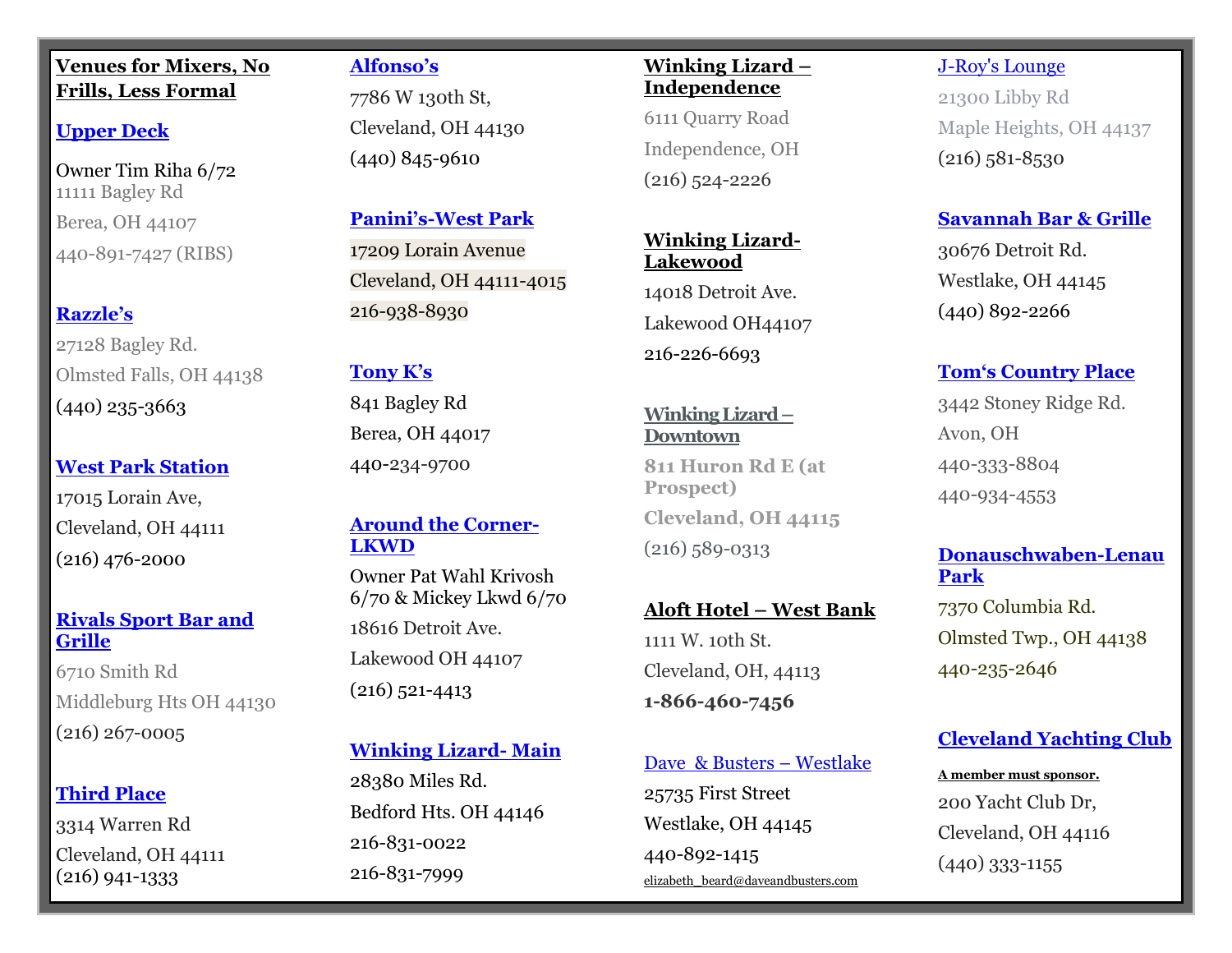#### **Picnic, Other Venues**

#### **[Cleveland Metroparks](http://www.clevelandmetroparks.com/Main/Reservations-Partners.aspx)**

216-635-3304

#### **Previously Used Facilities by JMH**

Albion Woods, Morgan's Hollow, Royalview

Must call to reserve a year to the day before your event date. Suggest having multiple people call to have a better chance of reserving a facility.

Other picnic areas are available within the park. In order to secure a specific site, someone has to 'claim' the pavilion the morning of the event.

#### **[Lolly the Trolley](http://www.lollytrolley.com/)**

1790 Columbus Rd Cleveland, OH 44113 (216) 771-4484

#### **[Little Met](http://www.clevelandmetroparks.com/Main/Little-Met.aspx)**

18599 Old Lorain Rd. Cleveland, Ohio 44111 216-941-9672

#### **[Big Met](http://www.clevelandmetroparks.com/Main/Big-Met.aspx)**

4811 Valley Parkway Fairview Park, Ohio 44126 440-331-1070

#### [North Olmsted Golf Club](http://www.northolmstedgolfclub.com/)

5840 Canterbury Rd North Olmsted, OH 44070 (440) 777-0220

#### [The Links Golf Course](http://www.thelinksgolf.net/) – [Olmsted Falls](http://www.thelinksgolf.net/) 26111 John Rd.

Olmsted Twp. OH 44138 440-235-0501

#### **[Goodtime III](http://goodtimeiii.com/site/)**

825 East Ninth Street Pier North Coast Harbor Cleveland, OH 44114-1017 Phone: [216-861-5110](tel:216-861-5110) Fax: [216-861-3213](tel:216-861-3213)

#### **[Nautica](http://www.nauticaqueen.com/) Queen**

1153 Main Ave. Flats-Downtown Cleveland OH 44113 216-696-8888

#### **DJ's/Band**

Time Warp Band 440-835-1770 X 207 [www.timewarpband.net](http://www.timewarpband.net/) [john@katzbachinsurance.com](mailto:john@katzbachinsurance.com) 60's & 70's music

#### **Photographers**

Ron Kalister, '72 Contact us or on Facebook.

## **[Cleveland Metropolitan](http://www.clevelandmetroschools.org/)  [School District](http://www.clevelandmetroschools.org/)**

1111 Superior Ave E Cleveland OH 44114 216-838-0000

**John Marshall High School** 

#### **216-838-6000**

For a tour for your class contact the school first. Arrangements can possibly be made with the school after class hours, which are 8:30-3:00 for 2014-2015. Otherwise, the school will direct you to downtown to obtain a permit (there is a fee) for evening or weekend times.

Obviously, as of this printing – a tour won't be able to occur until after the new school is open. We would suggest waiting until after 10/2015 before asking – let the staff and students get settled so that you can see the progress/activity in the building.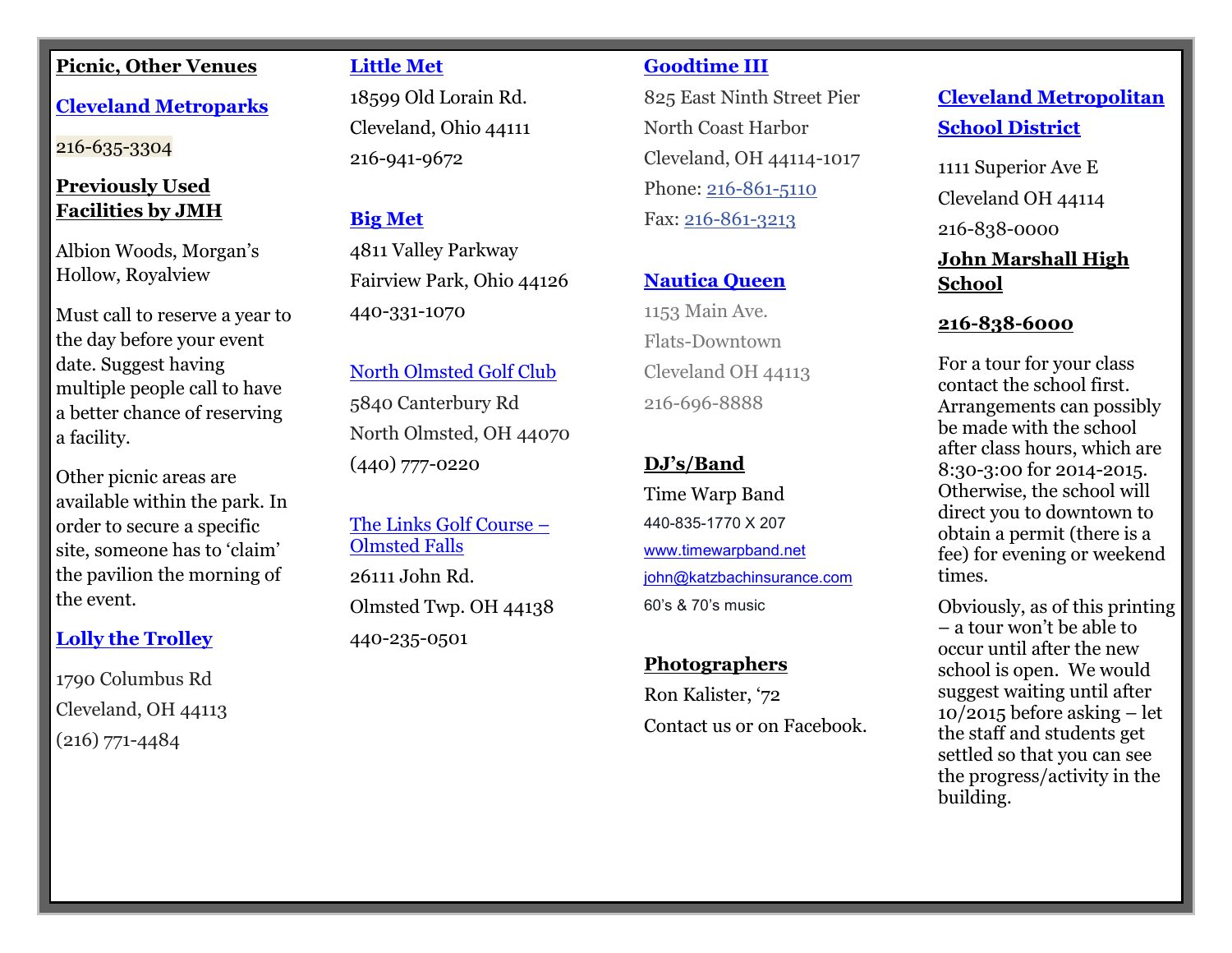#### **Search Links & Suggestion**

**(**View this document on our webpage – blue text is an active link direct to the actual search page.)

#### **[www.whitepages.com](http://www.whitepages.com/)**

If two addresses appear for a single record, usually the first is a previous address, the second a new one.

Not always are the records current.

Phone numbers MAY be disconnected.

#### [www.zabasearch.com](http://www.zabasearch.com/)

Info here is not always accurate either – but this site gives an age in many cases which helps identify a classmate.

Info here has been compiled from loan applications, apartment rentals, etc. where individuals have applied for something at some time.

#### [www.ancestry.com](http://www.ancestry.com/)

A paid membership is required to access this site. A trial (free) period may be available, but it may only be available for a week – so this would be good for those long lost individuals.

This site is available at the Cuyahoga County libraries – in house. You can cut & paste info you find into an email to send to yourself or on to a document to save on a jump drive that you take with you.

#### [Familysearch.org](https://familysearch.org/search)

Mormon Church – Latter Day Saints – genealogy research.

#### [www.cpl.org](http://www.cpl.org/)

Two great uses for this site.

#### [JMH Vanguards at CPL](http://cplorg.cdmhost.com/cdm/search/collection/p15034coll1/searchterm/john%20marshall%20high%20school%20vanguard!east%20technical/field/all!all/mode/all!none/conn/and!and/order/title)

Many JMH yearbooks (Vanguards) are at the library and have been scanned.

#### [CPL Necrology File](http://www.cpl.org/necrology/)

The necrology file allows a search for obits prior to 1975 from the Plain Dealer and Press. There may be other resources in this file as well. This can help confirm a classmate's family location, possible married name, siblings to contact, etc.